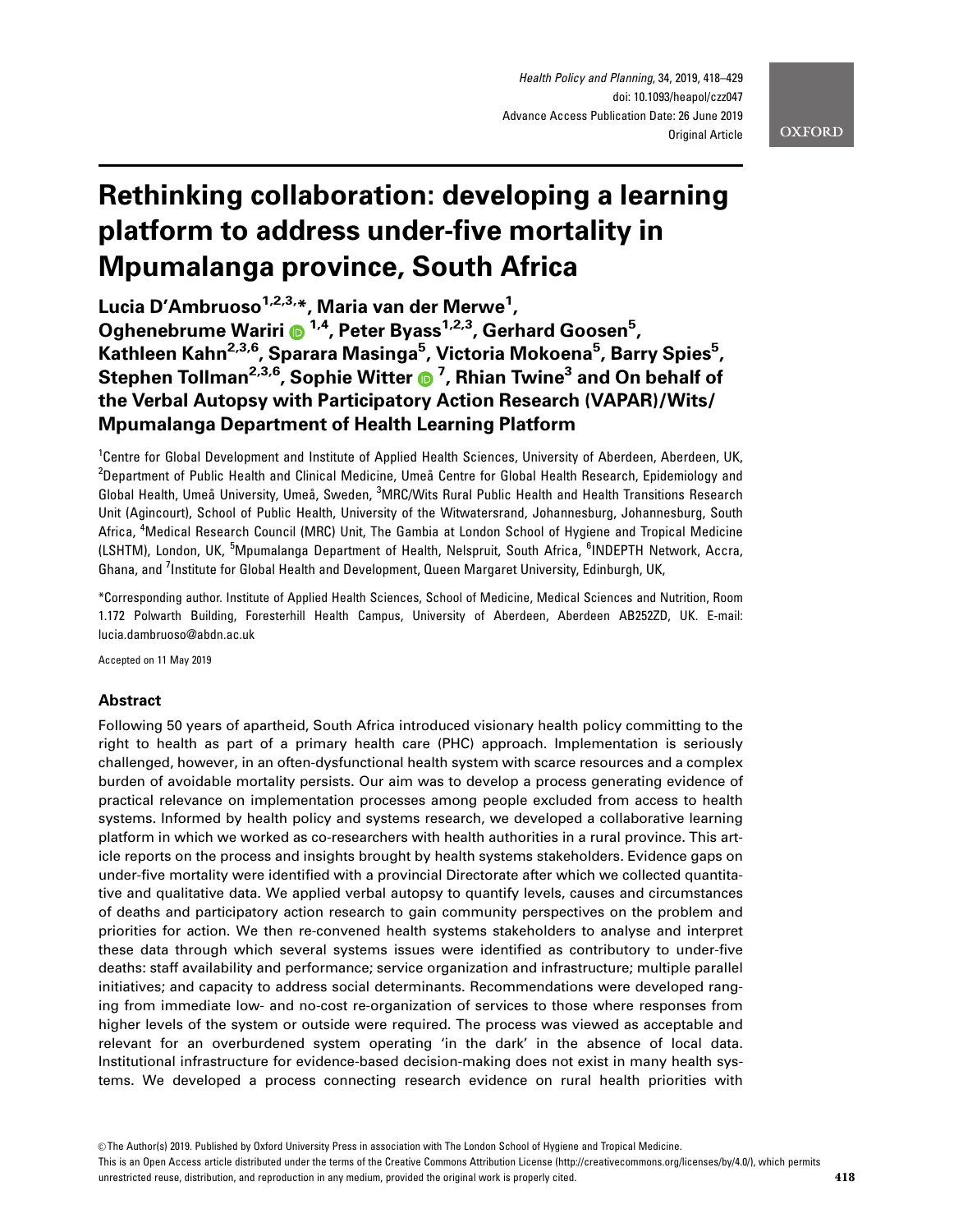the means for action and enabled new partnerships between communities, authorities and researchers. Further development is planned to understand potential in deliberative processes for rural PHC.

Keywords: health policy and systems research, under-five mortality, South Africa, verbal autopsy, participatory action research

#### Key Messages

- Despite progressive health policy, implementation challenges limit progress in reducing health inequalities in rural South Africa. The introduction of a 'learning platform' connecting stakeholders from provincial and district health systems with researchers can promote co-production and use of research evidence to inform policy and programmes.
- Structured spaces for dialogue and deliberation in local policy and planning can extend the potential of research to inform service organization and delivery. Sustaining such platforms via integration into routine activities, including key stakeholders within and beyond the health system, and shared planning, design, learning and adaption are key to realizing potential.

# Introduction

Fifty years of apartheid in South Africa resulted in entrenched racial inequalities ([Smith, 2005](#page-11-0)). Following years of organized local and international pressure, South Africa transitioned to a democratic state in 1994, making constitutional commitments to the right to health as part of an inclusive, pro-poor primary health care (PHC) approach. Despite the 'unhurried, strategic vision' (Mehl et al.[, 2018\)](#page-10-0) of the South African Department of Health (DoH), implementation is beset with challenges in a public health system characterized by decades of chronic underinvestment, human resource crises, corruption, poor stewardship and deteriorating infrastructure ([Coovadia](#page-9-0) et al., 2009; [McIntyre, 2012\)](#page-10-0) and disproportionate burdens of avoidable mortality persist with widening inequalities documented recently ([Bradshaw](#page-9-0) et al.[, 2003](#page-9-0); Harris et al.[, 2011](#page-10-0); Gómez-Olivé et al., 2014; [Mayosi](#page-10-0) [and Benatar, 2014](#page-10-0); [World Bank, 2018a](#page-11-0)). In this scenario, there is an urgent need for evidence on the processes through which policy is implemented for people who are socially excluded from access to health systems. Evidence alone is insufficient to enable change, however. Evidence needs to be understood, owned and used to effectively inform planning and practice. Despite considerable interest in evidence-based policy over the past three decades, there is comparatively less attention to the processes through which evidence is produced and used in policy-making [\(Parkhurst, 2017](#page-10-0)).

Health policy and systems research (HPSR) has emerged recently as an approach to embed research more completely in policymaking and implementation, encouraging active engagement between researchers and decision-makers [\(WHO, 2012;](#page-11-0) [Hafner and](#page-10-0) [Shiffman, 2013](#page-10-0); [de Savigny](#page-11-0) et al., 2017; Cleary et al.[, 2018a](#page-9-0)). HPSR is an interdisciplinary and problem-oriented, prioritizing research conducted with and for policy stakeholders negotiating solutions to health systems issues and establishing a nexus between providers and socially excluded groups (Gilson et al.[, 2011](#page-10-0); [Sheikh](#page-11-0) et al., [2011;](#page-11-0) [Gilson, 2012\)](#page-10-0). In this sense, 'embeddedness' is a hallmark of rigour in HPSR ([Walley](#page-11-0) et al., 2018; [WHO AHPSR, 2018\)](#page-11-0). There is normative support around the emerging HPSR paradigm. The Sustainable Development Goals call for equitable and strong institutions with a focus on governance, complexity and interconnectedness, and Universal Health Coverage raises ongoing needs to understand how to deliver accessible, affordable and accountable services ([WHO, 2017;](#page-11-0) [Scott et al.](#page-11-0), 2018). As a result, consensus is developing around methods and for HPSR as a core function in every health system [\(de Savigny](#page-11-0) et al., 2009; [Gilson, 2012](#page-10-0); [WHO,](#page-11-0) [2012;](#page-11-0) [Erasmus](#page-10-0) et al., 2014; [Akhnif](#page-9-0) et al., 2018).

Our aims were to develop a collaborative learning platform in which we worked as co-researchers with health authorities in a rural province to generate evidence of practical relevance on implementation processes with and for people excluded from access to health systems. The objectives were to engage health systems stakeholders to identify research priorities, design research, interpret data, identify remedial actions and reflect on the process. This article reports on insights brought to the process by systems stakeholders and considers application more generally.

## Methods

#### Study setting

We worked in Mpumalanga province in rural northeast South Africa. Mpumalanga is one of nine provinces in the country, with a population of 4.4 million (7.8% of the national population). More than half the population is rural (nationally it is around one-third) ([SSA, 2017b;](#page-11-0) [World Bank, 2018b\)](#page-11-0). In 2014, reflective of the situation nationally, unemployment in the province was 26%, with 51% living in poverty ([SSA, 2017a](#page-11-0)). In 2015, life expectancy was 50 and 53 years for males and females, respectively, lower than the national average of 60 and 67 years, and under-five mortality was 41 deaths per 1000 live births in 2012, which is comparable nationally ([MDoH, 2015;](#page-10-0) [Bamford](#page-9-0) et al.[, 2018](#page-9-0); [WHO, 2019\)](#page-11-0). Mpumalanga Department of Health (MDoH) delivers need-based services through an integrated health system covering three districts and 18 local municipalities ([MDoH, 2015](#page-10-0)). The MDoH structure includes five strategic directorates: HIV/AIDS, sexually transmitted infections and TB Control (HAST); communicable disease control; non-communicable diseases (NCD); maternal, child, women and youth health and nutrition (MCWYH&N); and research and epidemiology. The research was located at the MRC/Wits Rural Public Health and Health Transitions Research Unit, which hosts the Agincourt Health and Socio-Demographic Surveillance System (HDSS). Established in 1992, Agincourt is the oldest HDSS in South Africa, collecting longitudinal data on vital events for a popula-tion of approximately 116 000 (Kahn et al.[, 2012\)](#page-10-0).

Engaging the health authority to identify evidence gaps The first step was to identify evidence needs with the health authorities. We initiated the partnership with MDoH through the Agincourt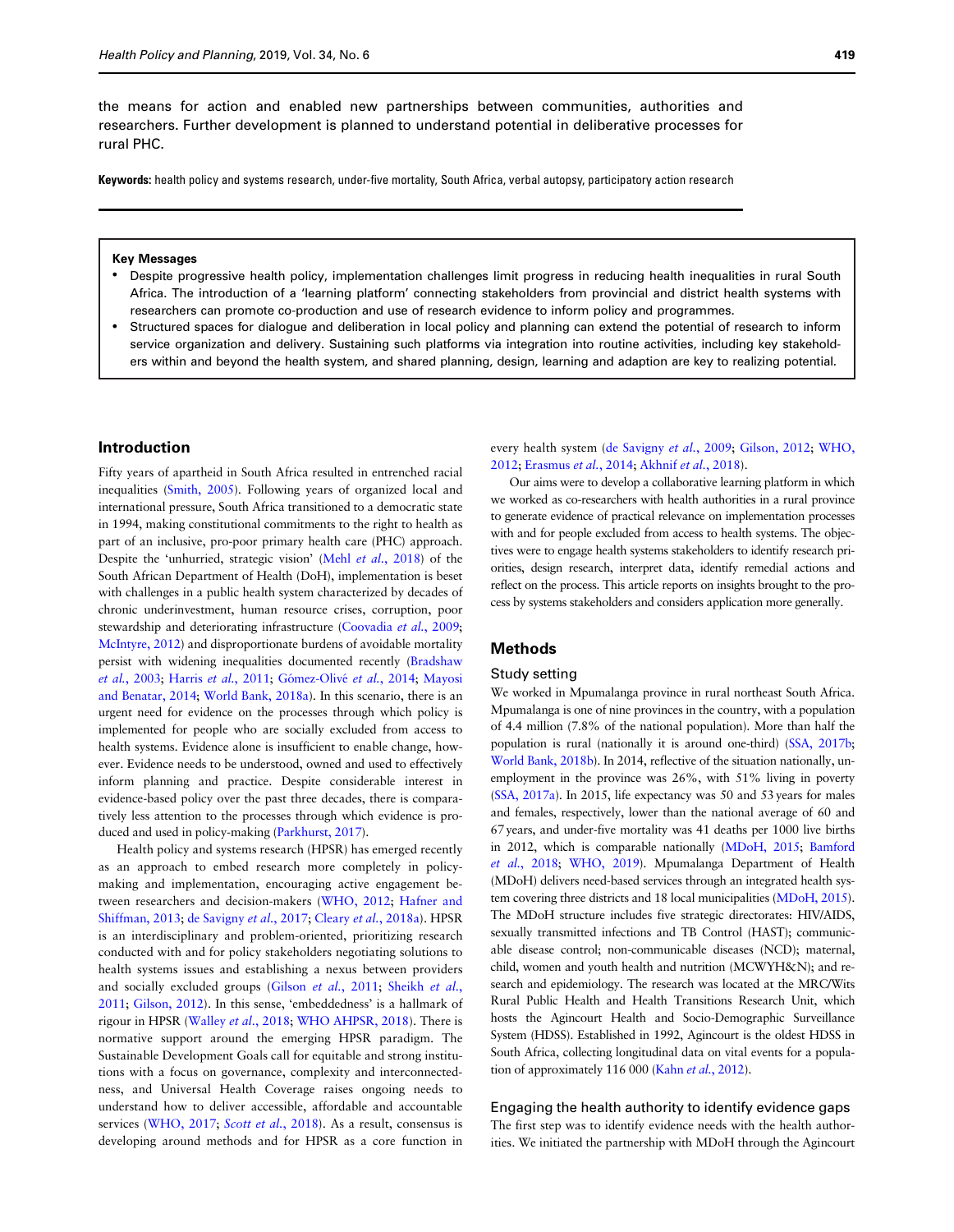HDSS Stakeholder Engagement Office, a group with long-term links to different levels and sections of the health system. In 2013 we arranged an initial engagement with the MCWYH&N Directorate in which the aims, scope and HPSR approach were introduced, and a process was proposed to work as co-researchers to produce and analyse data of practical relevance. In the initial engagement, MDoH articulated a lack of timely and robust evidence on contributory circumstances and events occurring outside facilities in under-five deaths as a priority area on which the Directorate had little information. On this basis, we collected data on under-five deaths in rural villages in the Agincourt HDSS as follows:

### Defining size and scope of the problem (verbal autopsy)

We acquired verbal autopsy (VA) data from routine surveillance in Agincourt HDSS to quantify levels and causes of under-five deaths in the site. VA is a pragmatic approach to ascertaining medical causes of death in populations where registration systems are incomplete or absent [\(Nichols](#page-10-0) et al., 2018). Responding to the evidence gaps identified with MDoH, we further developed prior modifications to the VA method to capture additional information on circumstances and events outside facilities at the time of death. Data were acquired on all 54 under-five deaths identified and investigated with VA in Agincourt HDSS over a 2-year surveillance period 2012– 13. These data were processed using InterVA-4, a public-domain probabilistic model for VA data interpretation [\(www.interva.net](http://www.interva.net)) to generate cause-specific mortality fractions (Byass et al.[, 2012](#page-9-0)). The tool processes VA input indicators as defined in World Health Organization (WHO) VA standard and delivers WHO-defined cause of death categories compatible with the International Classification of Diseases version 10 (ICD-10). The VA data revealed high levels of under-five mortality owing to infections (>70%) and multiple and reinforcing barriers to access reflected in not calling for help and not travelling to a facility at the time of death. The analysis is reported elsewhere [\(D'Ambruoso](#page-10-0) et al., 2016).

# Exploring problems from community perspectives (participatory action research)

We introduced a participatory action research (PAR) process in the Agincourt HDSS study area in 2015 to elicit local knowledge on under-five mortality and priorities for action. Participatory methodologies generate local knowledge on the relationships between social conditions and health for action and learning on action [\(Loewenson](#page-10-0) et al.[, 2014\)](#page-10-0). Service users and providers at village level were convened and consulted on under-five deaths, with experiences and perspectives elicited and systematized using methods such as ranking, diagramming and participatory photography ([Catalani and](#page-9-0) [Minkler, 2010](#page-9-0)). Community stakeholders identified social and structural root causes of under-five mortality as inadequate housing, high unemployment and lack of clean, safe water, and perceptions of poor quality of care in clinics related to long waiting times, lack of triage, overcrowding, delays in treatment, medication shortages and confidentiality breaches. Community stakeholders also developed priorities for action to reduce unemployment, provide clean water, expand community health education, and clinics with accountable and responsive staff. This analysis is also reported separately [\(Wariri](#page-11-0) et al., 2017).

#### Collaborative formulation of solutions

The final stage was to take the VA and PAR data back to health systems stakeholders to analyse, interpret, formulate recommendations for policy, planning and practice and reflect on the process.

Following initial organization and analysis, we re-convened MDoH stakeholders. With steer from the MCWYH&N directorate, stakeholders were identified to include a range of levels and perspectives. Two formal workshops were held from May to November 2016: one with the provincial directorate for MCWYH&N and one with provincial directorates and district departments (MCWYH&N, NCDs, PHC, and research and epidemiology). Both workshops were held in the City of Mbombela as a convenient location for participants. In the workshops, investigators and stakeholders worked together as a plenary group to analyse and interpret the VA and PAR data with reference to local policy and planning, and reflected on the utility of the process. We collected data in presentations, registers, minutes, observational notes and reflective journal data to record interpretations and proposed responses. The analysis was further developed through informal exchanges in person and in writing. In the following section, we present the provincial and district stakeholders' substantive interpretations and recommendations to illustrate the explanatory potential of the collaborative learning approach.

## Ethical considerations

For the VA component, secondary analysis of existing anonymized data was undertaken and approved by the authors' institutes. For the PAR, informed consent was sought from all participants, all identifiable data were anonymized, approvals obtained from the authors' institutes and from the provincial health authority. The provincial and district health systems stakeholders' interpretations are presented as a professional working group in this jointly authored piece.

# **Results**

Detailed interpretations of the VA and PAR data were developed with officials from MDoH, with several systems deficiencies identified as contributory to under-five deaths and a series of corresponding recommendations was developed. These are presented below and in [Table 1](#page-3-0). A summary of the data gathering phases is provided in [Figure 1.](#page-3-0)

#### Health worker availability and performance

Insufficient health workers were identified as a primary contributory factor in under-five deaths. It was noted that all forms of health workforce mal-distribution—public/private, rural/urban and primary/tertiary—affect PHC in Mpumalanga. Basic staff numbers are also difficult to ascertain, which further constrains planning. Additional challenges were identified in terms of skills, competencies, support and motivation. Combined with the staffing issues, these were seen to collectively limit the quality of care that frontline workers can reasonably provide, fostering systemic attitudinal and motivational problems. In response, changes to everyday behaviours in clinics, particularly around respectful care and confidentiality, were recommended as an immediate low/no-cost intervention capable of improving interpersonal aspects of care, which was identified in the PAR as major problem. It was recognized that while behaviour change may be neither feasible nor sustainable in the absence of attention to staffing issues, simple changes to everyday practices were viewed as having the potential to drive change responding to local concerns. In the medium term, appreciative staff-led quality improvement was recommended to support broader changes in clinic cultures for improved competencies, supervision and monitoring staff levels. It was acknowledged that while staff increases are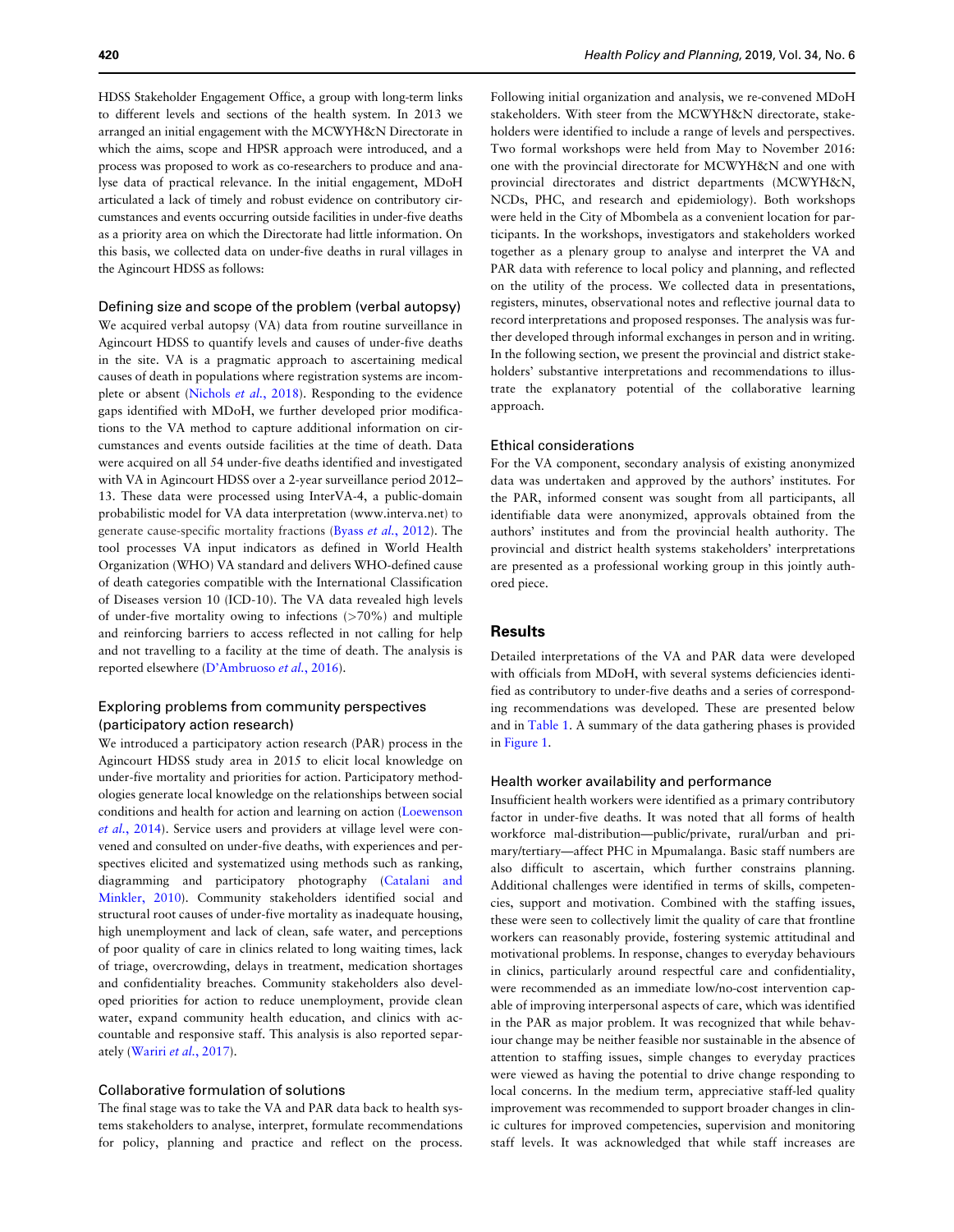<span id="page-3-0"></span>Table 1 Systems constraints and recommendations (arranged according to feasibility of implementation)

| Systems constraints                                                            |                                                                                                                                                                                                                                                                     | Recommendations                                                                                                                                                                                                                                                                                                    |                                                                                                                                                                         |
|--------------------------------------------------------------------------------|---------------------------------------------------------------------------------------------------------------------------------------------------------------------------------------------------------------------------------------------------------------------|--------------------------------------------------------------------------------------------------------------------------------------------------------------------------------------------------------------------------------------------------------------------------------------------------------------------|-------------------------------------------------------------------------------------------------------------------------------------------------------------------------|
|                                                                                | Immediate term                                                                                                                                                                                                                                                      | Medium term                                                                                                                                                                                                                                                                                                        | Long term                                                                                                                                                               |
| 1: Improve availability and performance •<br>of health workers                 | Promote improved interpersonal<br>behaviours and everyday practi-<br>ces with special attention to<br>ensuring respect and maintaining<br>patient confidentiality.                                                                                                  | Improve basic data on staff<br>numbers in rural PHC clinics;<br>Develop staff-led quality im-<br>provement linked to higher<br>levels of the health system to<br>identify and address staffing<br>and performance issues.                                                                                          | Advocate for increased staff<br>numbers in rural PHC clinics.                                                                                                           |
| 2: Strengthen service organization, in-<br>frastructure and emergency response | Develop flexible clinic appoint-<br>ments in clinics where patients<br>are seen in blocked intervals ra-<br>ther than at specific times.                                                                                                                            | Improve organization of am-<br>bulance services using GPS to<br>verify and prioritize calls and<br>with dedicated emergency<br>and functional rapid response<br>systems;<br>Improve monitoring via GPS<br>٠<br>to strengthen existing track-<br>ing and EMS responsiveness<br>and to inform local EMS<br>planning. | Engage with higher levels of<br>the system and beyond<br>MDoH in priority setting and<br>capital investment to improve<br>consulting rooms and other<br>infrastructure. |
| 3: Destabilising effects of multiple par-<br>allel policy initiatives          |                                                                                                                                                                                                                                                                     | Promote local data cultures<br>to address multiple top-down<br>policy and programming<br>changes and parallel<br>initiatives;<br>Improve local level autonomy<br>and capacity to shape policy<br>initiatives.                                                                                                      |                                                                                                                                                                         |
| 4: Improve capacity to address social<br>determinants of under-five deaths     | Engage CHWs to design and<br>٠<br>deliver health promotion, health<br>education and community-based<br>care specific to local needs;<br>Promote use of information and<br>٠<br>digital technologies for two-way<br>communication between<br>providers and patients. | Develop co-ordinated com-<br>munity health responses con-<br>solidating WBOTs, CHWs<br>and HBCs operating through<br>NGO/NPOs foster inclusion<br>of CHWs in improved data<br>and data processes.                                                                                                                  | Extend collaborative work to<br>departments of labour, hous-<br>ing, social development,<br>water and sanitation.                                                       |

EMS, emergency medical services.



Figure 1 Schema of data gathering phases (formal MDoH engagements in shaded boxes, informal engagements represented by arrow).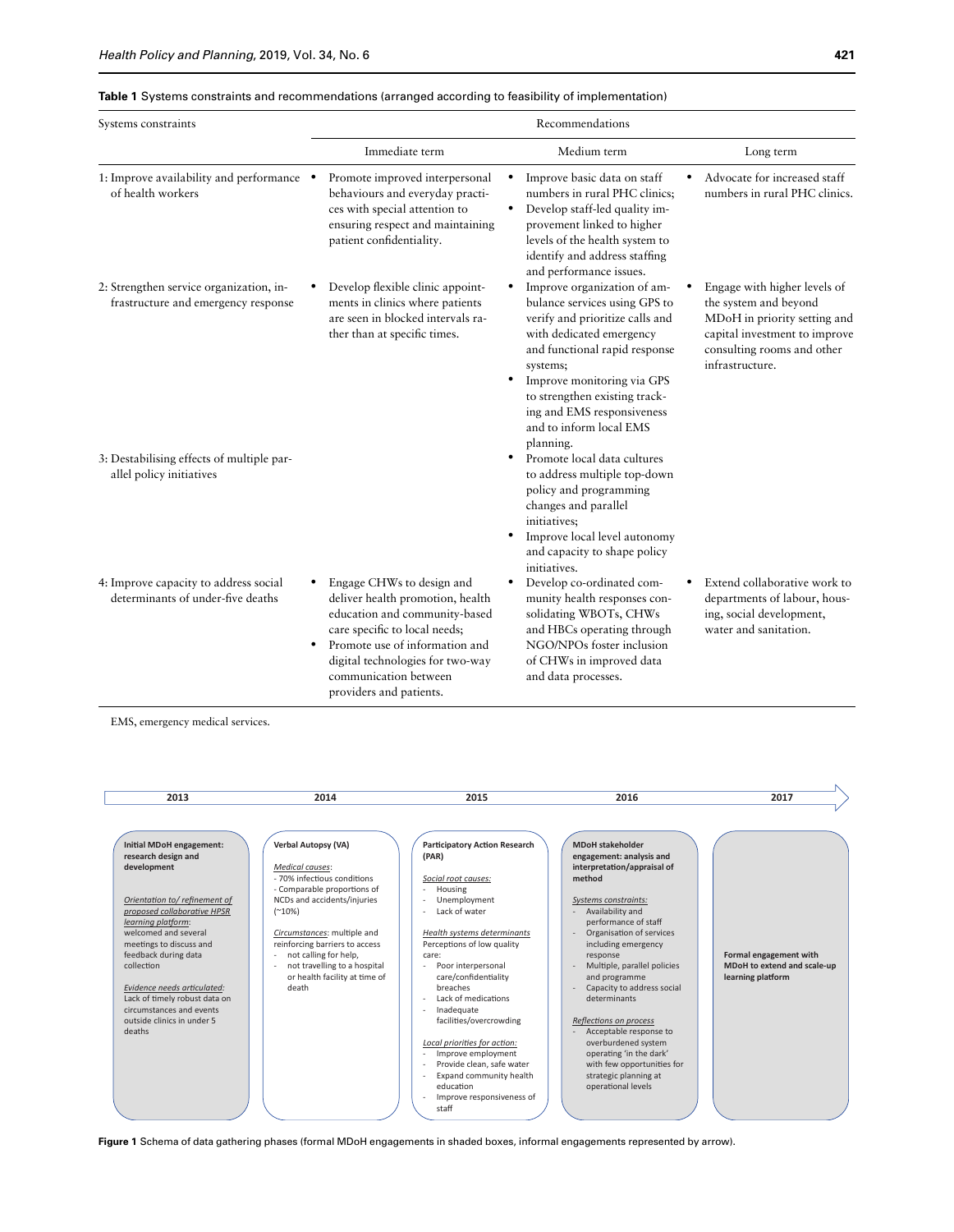unrealistic immediately, better local data linked to higher levels of the health system may be a means to progress towards longer-term goals.

#### Service organization and infrastructure

Inadequate service organization and infrastructure were identified as further contributory factors. Overcrowding was a specific issue discussed in detail. Health systems stakeholders provided important insights into how the practice of holding clinics in the mornings leads to flooded clinics at certain times of day, exacerbating staffing problems and causing long waiting times and delayed or postponed consultations. Flexible clinic appointments (where patients are seen within blocked intervals rather than at specific times) combined with improved recording and regular review were proposed as a no cost/low-cost measure to reduce overcrowding. Flexible appointments were also seen as able to address transport and other indirect costs, identified as problematic in the VA data, by reducing the chances of patients being turned away.

The lack of consulting rooms was a further contributory factor identified. Participants described how many clinic buildings date back to when the area was a homeland and significantly smaller populations were provided with limited and poor quality services. Public facilities now cater for much larger populations and are competing for infrastructure budget with other projects, resulting in higher throughput than is manageable, maintenance failures and a lack of maintenance planning. It was also recognized that facility maintenance is not within the control of MDoH and involves the provincial Department of Public Works, Roads and Transport (DPWRT). Actions to improve consulting rooms and other infrastructure were therefore seen to require priority setting and capital investment at higher levels of the system and beyond MDoH, with whom engagement would be necessary.

The time-critical nature of under-five deaths was also discussed. While MDoH reported 70% of responses <40 min in rural areas in 2016/17, incomplete monitoring and shortages of personnel and ambulances are key challenges ([MDoH, 2017\)](#page-10-0). Improved organization of ambulance services was recommended with Global Positioning Systems (GPS) to verify and prioritize calls. While many vehicles have tracking systems for theft and radios, the systems do not allow real-time tracking and radios operate only within the repeater range with tracking lost intermittently. Broader use of GPS was recommended as a medium-term approach to strengthen emergency responsiveness by enabling the locations of ambulances to be known at all times and in real time. Electronic logging of response times was also seen as a way of generating data to inform planning. While costs were acknowledged, the potential to be offset by efficiency gains was noted.

# Multiple policy/programme changes and parallel initiatives

Multiple top-down policy and programming changes and parallel initiatives were identified as a further systems constraint. It was noted that well-intentioned policies, programmes, audits and other initiatives are dictated from higher levels and lack local relevance. Many parallel initiatives were described as having an overall destabilising effect among over-burdened health workers, compounding problems in an already constrained system. As a result, objectives are often not achieved and results manipulated to show progress. This was described as 'changing numbers rather than really affecting change'. The situation was seen to negatively affect programmes and audits, overlooking local innovations and capabilities.

Local level autonomy and capacity to shape policy was emphasized to address the destabilizing effects of multiple top-down policies and initiatives. Lower level input to policy formulation and implementation was considered pivotal to resolving poor policy co-ordination and its consequences for quality, accessible care for under-fives. This recommendation confirmed and consolidated the prior recommendations on improving staffing, service organization and infrastructure through local data and data processes.

#### Social determinants of under-five deaths

The final contributory factor identified was the intense pressures placed on the health system by social and structural drivers of under-five mortality. These were identified in the VA and PAR data to include: widespread poverty, unemployment, inadequate housing, lack of water and pervasive financial barriers. There was surprise among stakeholders regarding conditions of poverty in rural villages, revealed in the visual PAR data, and the lack of connectivity between the authorities and social conditions of underserved populations was recognized. Extending the platform to include government departments external to health (including labour, housing, social development, water and sanitation) was recommended to improve capacity to address entrenched drivers of under-five deaths. The earlier interpretations had converged around the need for local evidence systems within and between levels within DoH. Here, we considered extending the learning platform outside MDoH to advance multi-sectoral action between departments. Consolidating community health initiatives was also recommended as a mediumterm response to the social determinants of under-five deaths. While a considerable lay health workforce exists [including community health workers (CHWs), home-based carers (HBC) operating through non-governmental and non-profit organizations (NGO/ NPOs), lay counsellors and direct observed treatment supporters] it is fragmented and under-resourced. Consolidation of CHWs through inclusion in local data and extending health promotion, health education and community-based care was recommended, as was the use of information and digital technologies for two-way communication between providers and patients.

# Summary

Considered as a whole, the recommendations ranged from immediate low- and no-cost reorganization of existing services to those where responses from higher levels and/or outside the health system were required. Arranging the findings according to feasibility of implementation provided an integrated set of recommendations ([Table 1](#page-3-0)). This, in turn, conferred a sense of positivity and control. Modest changes were seen to be achievable immediately, and that through the shorter-term actions, progress towards medium and longer-term agendas could be facilitated. In the following section, we discuss the generalisability of these findings to showcase the analytical potential of the process. This is followed by a critical appraisal of the acceptability and reproducibility of the process.

# **Discussion**

#### Informing policy, planning and practice

A series of system-wide deficiencies were identified as contributory factors in under-five deaths and detailed recommendations were developed related to formal and informal spheres of action, influence and change identifying potential leverage points to influence systems performance. It is unlikely that these insights would have been gained with researcher input alone, i.e. without the HPSR-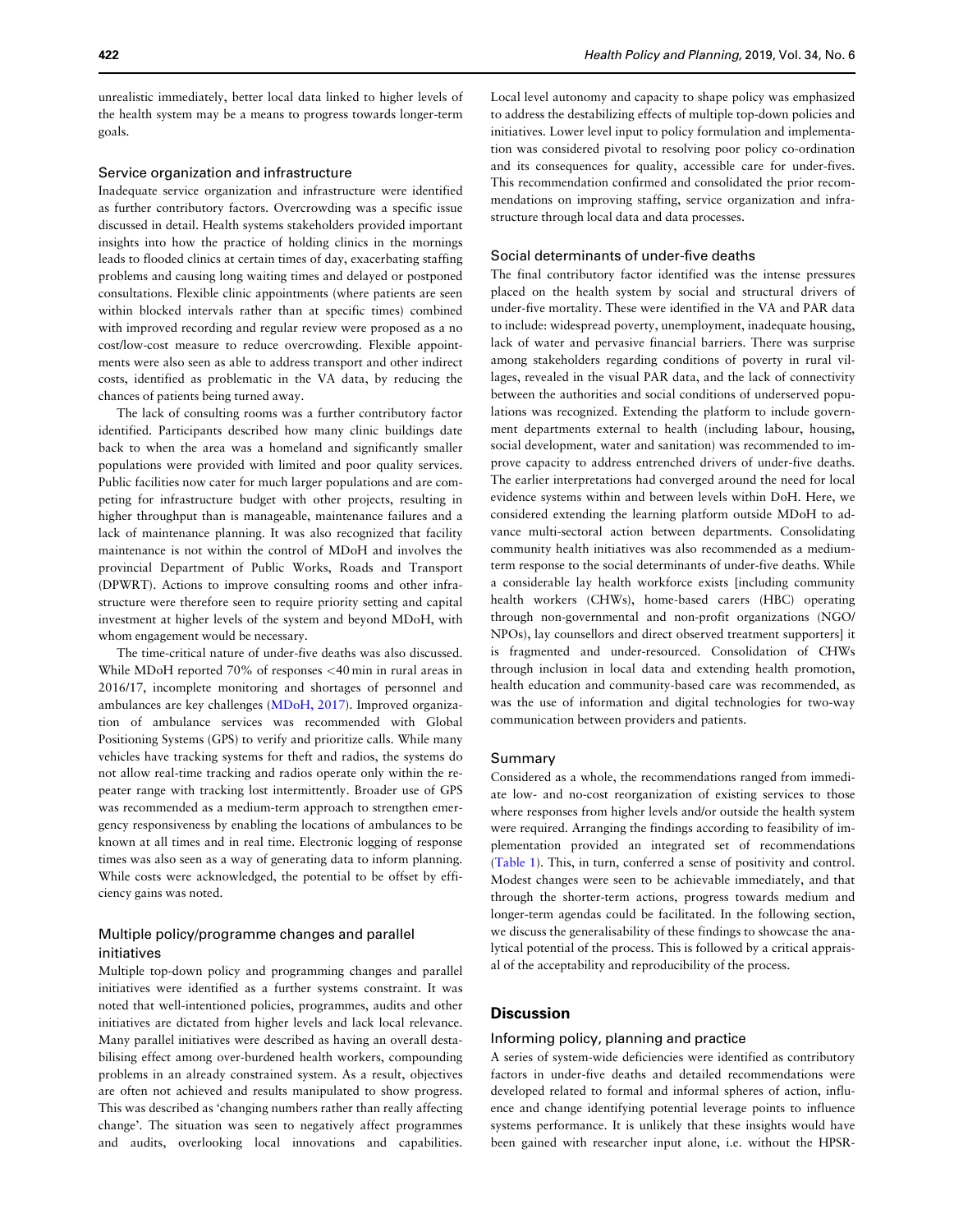informed approach. The findings are consistent with, and add to, previous research and government initiatives from the region ([Table 2](#page-6-0)). Common to the interpretations was the need for local data and the participation of providers and managers in the planning process. It was emphasized that health workers and managers have substantial knowledge of how health policy is implemented through daily decisions about eligibility and access in resourcescarce, demand-intensive environments, but their voices are often overlooked in policy, planning and management. Research from elsewhere in South Africa identifies punitive 'compliance cultures' in sub-district leadership, whereby staff passively follow rules and standards, overlooking the transformative potential of 'bottom up creativity and innovation' (Cleary et al.[, 2018a](#page-9-0); [Gilson](#page-10-0) et al., 2018).

Engaging practitioners in policy development and evaluation may therefore have the potential to employ these realities for positive change. Collaborative learning initiatives based on mutual trust, inclusion and respect connected to higher levels of the system and community stakeholders may help to address disconnects between policy and implementation offering solutions to local health priorities. Within and outside South Africa, research increasingly suggests that enhancing organizational and workplace cultures with more at-tention to how care is delivered can yield advances ([Braithwaite,](#page-9-0) [2018;](#page-9-0) Cleary et al.[, 2018a](#page-9-0); [Mathole](#page-10-0) et al., 2018). As stated by [Allwood](#page-9-0) et al. (2018): 'the front line can see clearly every day what needs to change' and 'change is accepted when people are involved in the decisions and activities that affect them, but they resist when change is imposed by others'.

#### Acceptability and utility of the process

We reflected on the process during the workshops and afterwards to develop practice and further application [\(Table 3\)](#page-9-0). The importance of local learning initiatives to co-produce research evidence for practical application was clearly observed. The process was seen as acceptable and useful for an overburdened public system operating 'in the dark' in the absence of local evidence. The HPSR paradigm was welcomed given the lack of clarity among practitioners, planners and managers about realities 'on the ground' as well as few opportunities for strategic planning at provincial and district levels. It was also seen as a suitable approach to develop co-operation within and between authorities and communities by providing neutral spaces in which to develop partnerships between diverse, often divergent and unfamiliar viewpoints. In terms of the specific components, the complementarity of VA and PAR was highlighted. The combination of international standards with techniques adaptable to local contexts was received positively. VA provides information on levels and causes of mortality in representative surveillance populations but less on the mediating processes and social norms through which exposure to risk originates and accumulates. PAR provides rich data on complex problems embodied in human stories and workable priorities for action, but does not seek to establish generalizability in the same way as statistical methods. The connection to HDSS for timely data representative of district populations was also seen as important to link to timely, robust data and to develop long-term partnerships.

# Building sustainable practice

Adapting the process in an iterative learning fashion and exploring integration into routine functions were seen as potential routes to further develop the method and expand relevance and benefits. The need to negotiate authentic partnerships and develop trust and ownership for this purpose was recognized. While the process was

received positively as described above, it was acknowledged that fuller forms of engagement take time and commitment often in challenging and unpredictable environments. Our process—in which researchers and practitioners came together, articulated needs, generated and interpreted data—was seen as a suitable starting point for future collaboration. Building interpersonal and institutional trust is understood as a continuous process characterized by fairness and respect for divergent viewpoints (Cleary et al.[, 2018b](#page-9-0)). Researchers developing deliberative processes with stakeholders from diverse institutional settings acknowledge the value of inclusivity, ownership and integration, that can be achieved through enabling shared inputs, outputs, processes and adaptation into routine activities [\(Nielsen](#page-10-0) et al., 2017; [Rasanathan](#page-11-0) et al., 2018; [Tetui](#page-11-0) et al., [2018\)](#page-11-0). Ownership needs to exist in an institutional context that supports and recognizes local level data and data processes, however. In this setting, there is evidence of top-down governance cultures that may fail to benefit from innovation and creativity at operational levels ([Gilson](#page-10-0) et al., 2018).

Furthermore, while the platform may be a potentially useful approach and closer collaboration and integration appear intuitively useful, more understanding is needed on practicalities of implementation over time, including whether and how research can inform policy, programming and implementation and in terms of ensuring that processes and outcomes are compatible with the goals and values of the institutions involved ([Hamel and Schrecker, 2011](#page-10-0); [Braithwaite,](#page-9-0) [2018](#page-9-0); Tetui et al.[, 2018\)](#page-11-0). It is also important to acknowledge that despite the potential to facilitate and enable change, co-production initiatives may also add another administrative process in an already overburdened system. The suggestion that local-level evidence gathering and reflection will enable more effective policy generation, implementation and improved outcomes is thus suggested but remains unproven. As the process develops, it is important to ensure that it is not just another 'tick-box' exercise for overloaded staff and managers. Further development inclusive of adaptation, articulation of needs, inputs and skills, and assessment of integration into routine activities will be necessary to understand potential in the approach.

Otherwise, the researchers' locations informed identification of opportunities for collaborative HPSR. Nationally, the recent SAPRIN (South Africa Population Research Infrastructure Network) initiative consolidates and expands HDSS infrastructure as a national asset to guide policies and programmes [\(DST, 2016;](#page-10-0) [SAPRIN, 2019\)](#page-11-0). Internationally, the Agincourt HDSS is the founding member of the INDEPTH Network (International Network for the Demographic Evaluation of Populations and Their Health) an umbrella organization of 53 member HDSS sites in 20 low and middle income countries (LMICs). INDEPTH has pioneered the Comprehensive Health and Epidemiological Surveillance System (CHESS) as a new generation of surveillance for health systems and policy, which could serve as an input to further application of the method in the context of HDSS [\(Sankoh, 2015;](#page-11-0) [INDEPTH, 2019](#page-10-0)). The methodological transition of VA is also an opportunity to advance learning partnerships between research groups and health authorities ([Sankoh and Byass, 2014;](#page-11-0) [D'Ambruoso](#page-9-0) et al., 2017).

Following completion of the study, we engaged with MDoH, the public and communities in the Agincourt study site, technical agencies such as INDEPTH and the WHO, the international research community and developed new postgraduate training and workbased exchange in HPSR

([VAPAR Learning Platform, 2016a,](#page-11-0) [2016b](#page-11-0), [2016c,](#page-11-0) [2019a;](#page-11-0) [HSG,](#page-10-0) [2018\)](#page-10-0). On this basis, we secured commitment and support from health systems officials, community stakeholders and funders to sustain and extend the learning platform, and launched the VAPAR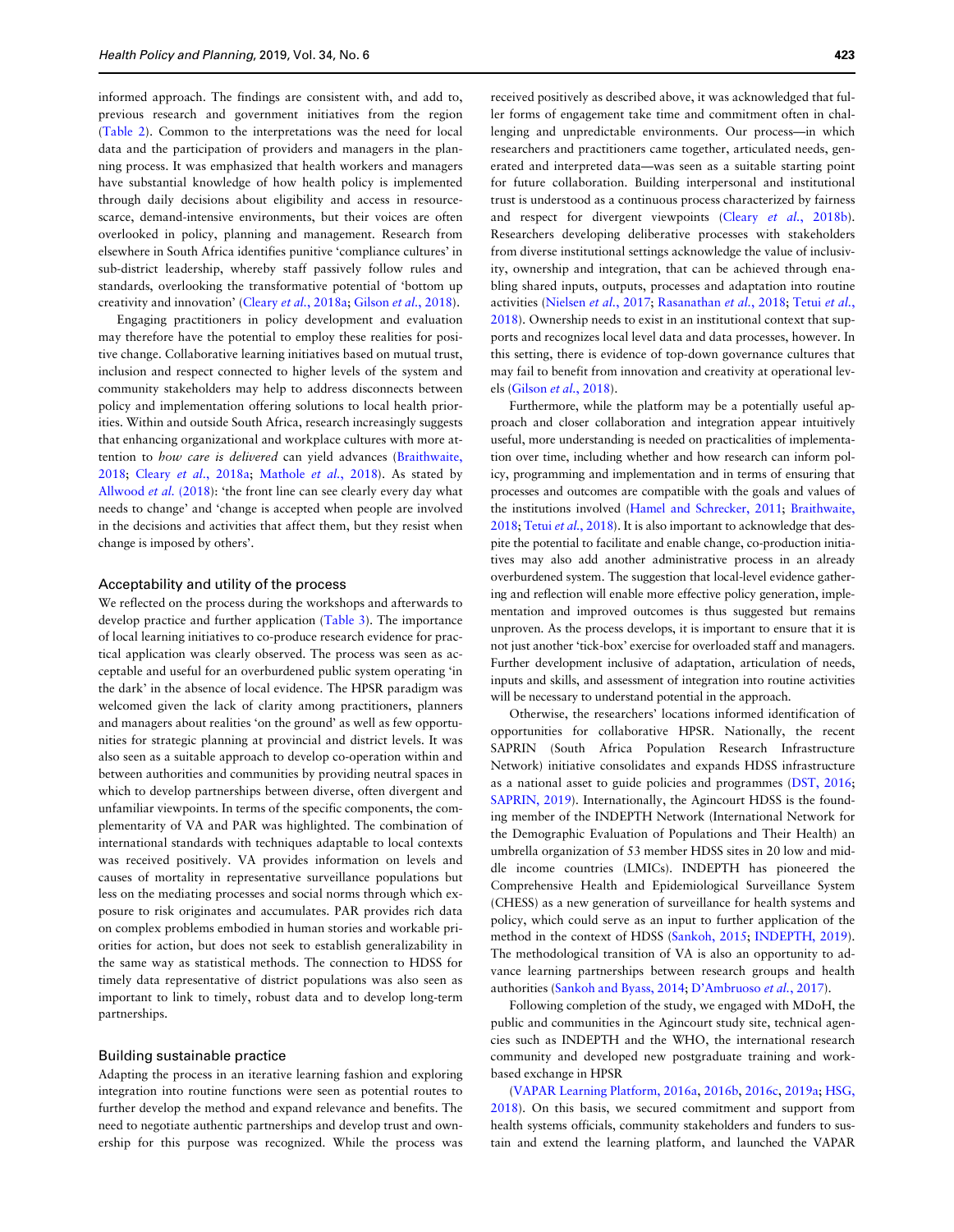| Systems constraints                                                 | Recommendation                                                                                                                                                                                                                                                                                                                                                                                                                         | Support in policy and academic literature                                                                                                                                                                                                                                                                                                                                                                                                                                                                                                                                                                                                                                                                                                                                                                                                                                                                                                     | Contributions to policy and academic<br>literature                                                                                                                                                                                                                                                                                                                               |
|---------------------------------------------------------------------|----------------------------------------------------------------------------------------------------------------------------------------------------------------------------------------------------------------------------------------------------------------------------------------------------------------------------------------------------------------------------------------------------------------------------------------|-----------------------------------------------------------------------------------------------------------------------------------------------------------------------------------------------------------------------------------------------------------------------------------------------------------------------------------------------------------------------------------------------------------------------------------------------------------------------------------------------------------------------------------------------------------------------------------------------------------------------------------------------------------------------------------------------------------------------------------------------------------------------------------------------------------------------------------------------------------------------------------------------------------------------------------------------|----------------------------------------------------------------------------------------------------------------------------------------------------------------------------------------------------------------------------------------------------------------------------------------------------------------------------------------------------------------------------------|
| Health worker availability<br>and performance                       | Behaviour change to<br>improve respect and<br>confidentiality                                                                                                                                                                                                                                                                                                                                                                          | Research elsewhere in South Africa has identi-<br>fied that: 'caring, respectful communication,<br>individual acts of kindness, and institutional<br>flexibility and leadership may mitigate key<br>access barriers and limit threats fostering<br>more positive forms of inclusion and facilitat-<br>ing easier access' (Harris et al., 2014).                                                                                                                                                                                                                                                                                                                                                                                                                                                                                                                                                                                               | In Mpumalanga and the Agincourt area<br>specifically, a focus on maintaining<br>patient confidentiality may be a route<br>to facilitate access and improve widely<br>held perceptions of poor quality of<br>care in clinics.                                                                                                                                                     |
|                                                                     | Staff led quality<br>improvement                                                                                                                                                                                                                                                                                                                                                                                                       | Research in the Eastern Cape associated<br>improved maternal health outcomes with<br>supportive and visible leadership and frequent<br>staff meetings prioritizing co-ordination and<br>communication (Mathole et al., 2018).                                                                                                                                                                                                                                                                                                                                                                                                                                                                                                                                                                                                                                                                                                                 | Application of appreciative staff-led<br>quality improvement generally (i.e.<br>beyond a speciality/condition-specific<br>focus) may foster changes in clinic<br>cultures supporting competencies and<br>supervision and basic monitoring of<br>staff levels.                                                                                                                    |
|                                                                     | Increased staff numbers                                                                                                                                                                                                                                                                                                                                                                                                                | Successive national plans address workforce<br>development and planning with initiatives on<br>affirmative student recruitment, financial<br>incentives, foreign recruitment and<br>compulsory service as well as commitments<br>to strengthen the public health workforce<br>through National Health Insurance (NHI)<br>and the National Development Plan (NDP)<br>(DOH, 2010, 2014, 2015a; NPC, 2012; van<br>Rensburg, 2014). Minister of Health, Aaron<br>Motsoaledi, has acknowledged that the coun-<br>try needs to triple the number of doctors to<br>ensure success in NHI, however. The absence<br>of systematic evaluations of human resource<br>policy is also acknowledged as a key issue<br>(Baleta, 2012; DOH, 2011a; Passchier, 2017).                                                                                                                                                                                          | Better local data, when sustained and<br>linked to higher levels of the health<br>system, may provide means to develop<br>a solid foundation and shared basis<br>from which to achieve longer-term<br>goals around improving staffing<br>levels.                                                                                                                                 |
| Service organization, infra-<br>structure and emergency<br>response | Flexible clinics                                                                                                                                                                                                                                                                                                                                                                                                                       | The Ideal Clinic <sup>a</sup> is a national quality of care<br>framework which sets targets including to re-<br>duce waiting times in public facilities to a<br>maximum of 3 h using measures such as flex-<br>ible appointments and provides guidance on<br>community engagement for appointment<br>management and booking systems (Fryatt and<br>Hunter, 2015; DOH, 2016, 2018a). The<br>National Policy on Management of Patient<br>Waiting Time in Out Patient Departments<br>also promotes innovations in mobile technol-<br>ogies, automated patient reminders in SMS,<br>WhatsApp messaging, e-mail and reminder<br>calls. Although the policy recognizes the need<br>for routine monitoring for planning purposes,<br>challenges in effective local monitoring are<br>acknowledged: 'reliable data on patient wait-<br>ing time is scanty and impedes efforts to find<br>solutions for long patient waiting time'<br>$(DOH, 2015b)$ . | Flexible clinic appointments may address<br>overcrowding and unaffordable indir-<br>ect costs of care for repeated journeys<br>to clinics for appointments. Regular<br>review via processes outlined above<br>will help address the lack of reliable<br>data on patient waiting times, allow-<br>ing innovations to be monitored,<br>understood and modified where<br>necessary. |
| GPS in ambulances                                                   | The recommendation is consistent with national<br>strategies for accurate triage and rapid vehicle<br>deployment as part of efforts to operational-<br>ize more vehicles, improve communication<br>between dispatch and EMS personnel, expand<br>the emergency workforce and strengthen<br>training (MacFarlane, Loggerenberg and<br>Kloeck, 2005; Noordam et al., 2015; Stein<br>et al., 2015; Anest et al., 2016; DOH,<br>$2018a$ ). | Use of GPS to improve EMS co-ordin-<br>ation and response, and specifically<br>electronic logging of response times,<br>may provide a means to generate data<br>to inform local planning and improve-<br>ment initiatives for EMS.                                                                                                                                                                                                                                                                                                                                                                                                                                                                                                                                                                                                                                                                                                            |                                                                                                                                                                                                                                                                                                                                                                                  |

<span id="page-6-0"></span>

| <b>Table 2</b> Health systems stakeholders' analysis, consistencies with and additions to policy and research literature |
|--------------------------------------------------------------------------------------------------------------------------|
|--------------------------------------------------------------------------------------------------------------------------|

(continued)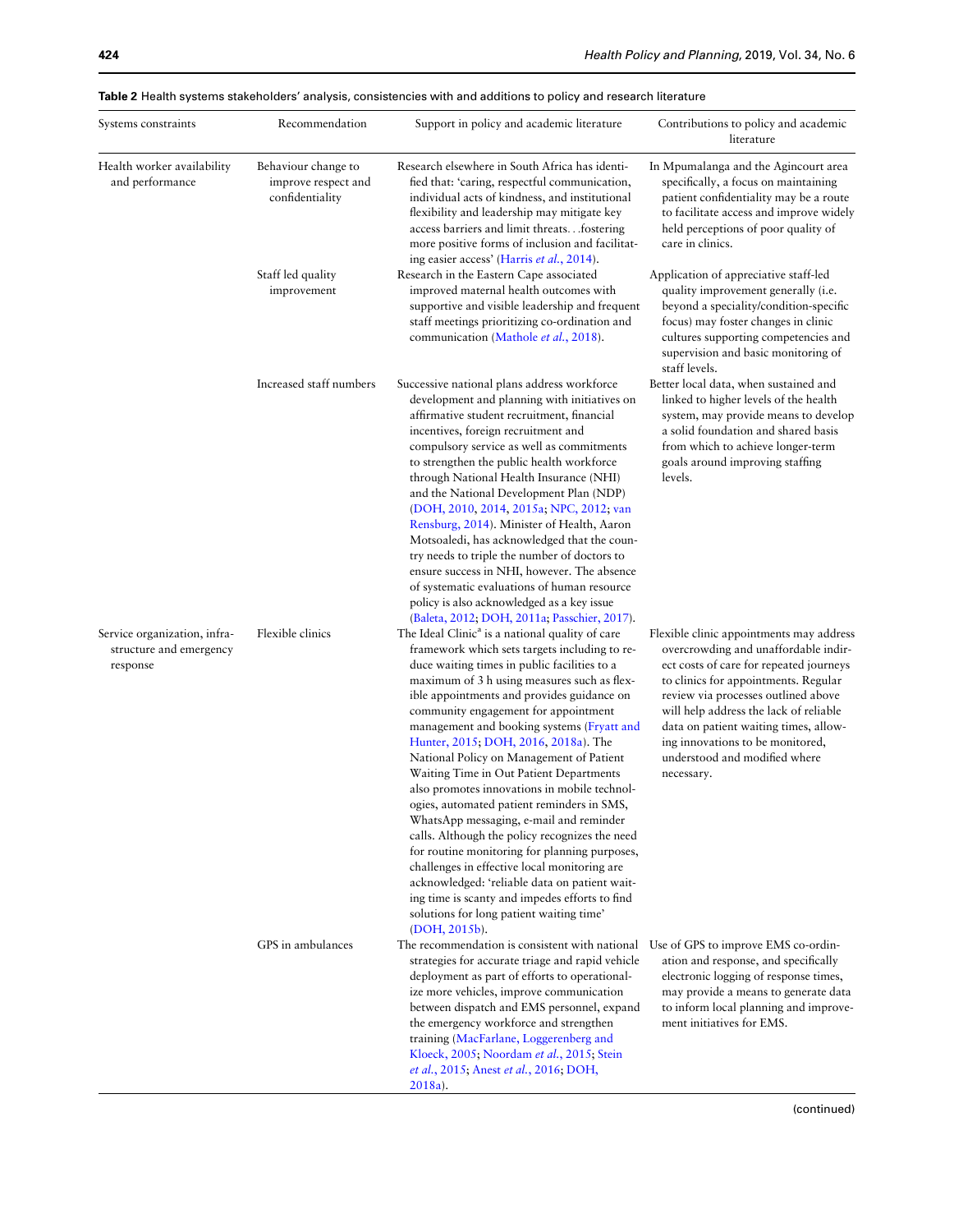| Table 2 (continued)                     |                                         |                                                                                                                                                                                                                                                                                                                                                                                                                                                                                                                                                                                                                                                                                                                                                                                                                                                                                                                                                                                                                                                     |                                                                                                                                                                                                                                                                                                                                               |
|-----------------------------------------|-----------------------------------------|-----------------------------------------------------------------------------------------------------------------------------------------------------------------------------------------------------------------------------------------------------------------------------------------------------------------------------------------------------------------------------------------------------------------------------------------------------------------------------------------------------------------------------------------------------------------------------------------------------------------------------------------------------------------------------------------------------------------------------------------------------------------------------------------------------------------------------------------------------------------------------------------------------------------------------------------------------------------------------------------------------------------------------------------------------|-----------------------------------------------------------------------------------------------------------------------------------------------------------------------------------------------------------------------------------------------------------------------------------------------------------------------------------------------|
| Systems constraints                     | Recommendation                          | Support in policy and academic literature                                                                                                                                                                                                                                                                                                                                                                                                                                                                                                                                                                                                                                                                                                                                                                                                                                                                                                                                                                                                           | Contributions to policy and academic<br>literature                                                                                                                                                                                                                                                                                            |
|                                         | Lack of consulting rooms                | As part of the implementation of National<br>Health Insurance (NHI), in 2014 the govern-<br>ment committed to build a minimum of 213<br>new clinics and 43 new hospitals, and to<br>refurbish and re-equip 870 clinics in the 11<br>pilot districts of NHI (SAGNA, 2014).<br>MDoH in the 2018/19 Annual Performance<br>Plan (APP) (the official guiding document for<br>health service delivery, budget, targets, etc. in<br>the province) has an allocation to 'build,<br>upgrade, renovate, rehabilitate and maintain<br>health facilities'. The 2018/19 MDoH APP<br>also refers to 'long-term infrastructure and<br>other capital plans' in addition to the current<br>financial year plans and makes reference to<br>conditional grants, of which one is the<br>'national health facility revitalization grant'<br>(MDoH, 2018.)                                                                                                                                                                                                                | In this setting, advancing action requires<br>collaboration with, and inputs from,<br>departments adjacent to health, name-<br>ly the Department of Public Works,<br>Roads and Transport (DPWRT).                                                                                                                                             |
| Multiple parallel policy<br>initiatives | Promote local data<br>cultures          | Research elsewhere in South Africa has identi-<br>fied punitive sub-district leadership, whereby<br>staff passively follow rules and standards<br>reinforcing and maintaining 'compliance<br>cultures' in local service delivery, which<br>overlooks the transformative potential of<br>'bottom up creativity and innovation' (Cleary<br>et al., 2018a; Gilson et al., 2018).                                                                                                                                                                                                                                                                                                                                                                                                                                                                                                                                                                                                                                                                       | In this application of a collaborative<br>HPSR-informed learning platform,<br>there is willingness and capacity to<br>work to co-produce research evidence<br>on priorities reflecting the perspectives<br>of communities and local health<br>authorities. Our process provides a<br>means to actively engage communities<br>in this process. |
| Social determinants                     | Engage CHWs, mHealth                    | The benefits of mHealth are widely documented<br>in low- and middle-income countries (Free<br>et al., 2013; Noordam et al., 2015). An im-<br>portant initiative in South Africa is<br>'MomConnect', an interactive platform intro-<br>duced in 2014 to register all pregnant women,<br>communicate twice-weekly health promotion<br>information on pregnancy and create chan-<br>nels for feedback to connect women to serv-<br>ices. The initiative enrolled over 500 000<br>women in its first year, over 56 000 in<br>Mpumalanga, and currently reaches over 1.5<br>million (Pillay, 2015; Seebregts et al., 2016;<br>Barron et al., 2018). Successes are attributed<br>to sustained leadership and enabling environ-<br>ments including partnerships with telecom-<br>munications organizations. (Bateman, 2014;<br>Barron et al., 2018) The platform has recently<br>been extended to NurseConnect and initia-<br>tives such as B-Wise, to help young South<br>Africans seeking health advice online (DOH,<br>2018b; DOH, She Conquers, 2018). | Enabling lay health workers to employ<br>mobile technologies to improve com-<br>munity health education is a logical<br>way forward building on mHealth<br>successes.                                                                                                                                                                         |
|                                         | Consolidate and enable<br>CHW workforce | The national PHC Re-engineering initiative<br>seeks to standardize CHW portfolios and<br>integrate them into the national system in<br>ward-based outreach teams (WBOTs <sup>b</sup> ) as a<br>key element of decentralizing PHC to<br>community level (DOH, 2011b; SOPH UWC,<br>2012). While CHWs provide critical support<br>in rural PHC, several systems and managerial<br>challenges exist with stability, recognition<br>and in relationships with professionals<br>(Schneider et al., 2008). A systems approach<br>has been advocated to strengthen and                                                                                                                                                                                                                                                                                                                                                                                                                                                                                      | Involvement of CHWs in learning, team<br>approaches within the health system,<br>as well as processes engaging in differ-<br>ent levels, with departments<br>adjacent to health and with local<br>communities, offers opportunities to<br>enable a systems approach to bringing<br>CHWs into the national service.                            |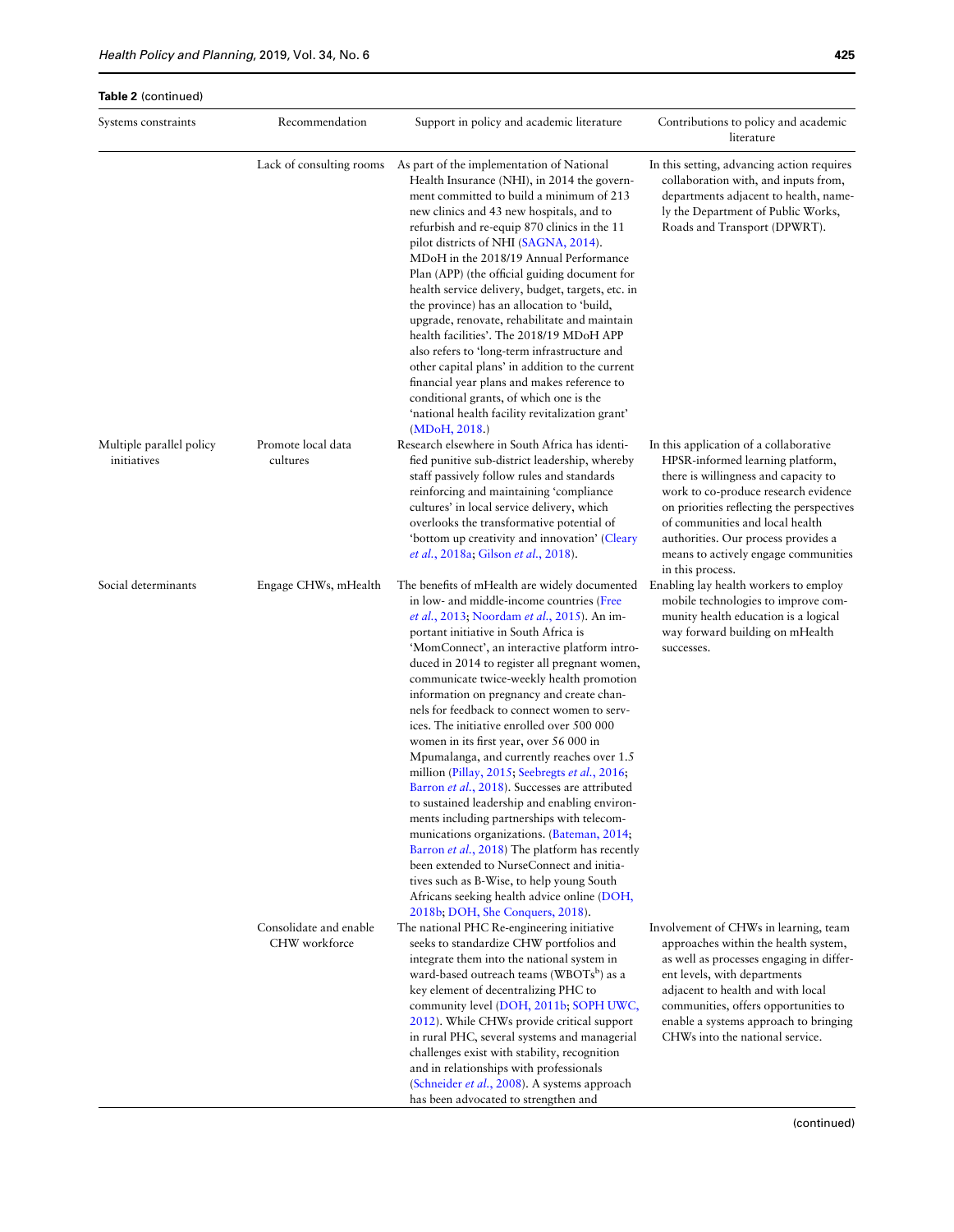| Table 2 (continued) |                       |                                                                                                                                                                                                                                                                                                                                                                                                                                                                                                                                                                                                                                                                                                                                                                                                                                                                                                                                                                                                                                                                                                                                                                                                                                                                                                                                                                                                                                                                                                                                                                                                                                                                                                                                                                                                                                   |                                                                                                                                                                                                                                                                                                                                                                                                                                                                                                                                                                                                                                                                                      |
|---------------------|-----------------------|-----------------------------------------------------------------------------------------------------------------------------------------------------------------------------------------------------------------------------------------------------------------------------------------------------------------------------------------------------------------------------------------------------------------------------------------------------------------------------------------------------------------------------------------------------------------------------------------------------------------------------------------------------------------------------------------------------------------------------------------------------------------------------------------------------------------------------------------------------------------------------------------------------------------------------------------------------------------------------------------------------------------------------------------------------------------------------------------------------------------------------------------------------------------------------------------------------------------------------------------------------------------------------------------------------------------------------------------------------------------------------------------------------------------------------------------------------------------------------------------------------------------------------------------------------------------------------------------------------------------------------------------------------------------------------------------------------------------------------------------------------------------------------------------------------------------------------------|--------------------------------------------------------------------------------------------------------------------------------------------------------------------------------------------------------------------------------------------------------------------------------------------------------------------------------------------------------------------------------------------------------------------------------------------------------------------------------------------------------------------------------------------------------------------------------------------------------------------------------------------------------------------------------------|
| Systems constraints | Recommendation        | Support in policy and academic literature                                                                                                                                                                                                                                                                                                                                                                                                                                                                                                                                                                                                                                                                                                                                                                                                                                                                                                                                                                                                                                                                                                                                                                                                                                                                                                                                                                                                                                                                                                                                                                                                                                                                                                                                                                                         | Contributions to policy and academic<br>literature                                                                                                                                                                                                                                                                                                                                                                                                                                                                                                                                                                                                                                   |
|                     |                       | resource CHWs with: 'planning and regula-<br>tory systems; education, selection and train-<br>ing systems; supervision and psycho-social<br>support systems; referral systems; and<br>strengthening the related health workforce'<br>(Baker et al., 2007).                                                                                                                                                                                                                                                                                                                                                                                                                                                                                                                                                                                                                                                                                                                                                                                                                                                                                                                                                                                                                                                                                                                                                                                                                                                                                                                                                                                                                                                                                                                                                                        |                                                                                                                                                                                                                                                                                                                                                                                                                                                                                                                                                                                                                                                                                      |
|                     | Multi-sectoral action | There is widespread recognition of the import-<br>ance of multi-sectoral action to address the so-<br>cial and structural drivers of avoidable<br>mortality in South Africa. Specific to children<br>under-five are: (1) Early Childhood<br>Development with areas of responsibility<br>allocated to different Departments: Health,<br>Education and Social Development; (2) the<br>Child Support Grant administered by the<br>South African Social Security Agency (SASSA),<br>a parastatal linked to Department of Social<br>Development (DSD); (3) collaboration between<br>Department of Home Affairs, DSD and DoH<br>in the management of children with malnutri-<br>tion-e.g. additional 'social relief of distress'<br>grant, administered by SASSA, through referral<br>by DSD and 'diagnosis' by DoH; (d) the Child<br>Protection Committee, a provincial, district<br>and local structure, where issues of child safety<br>and child protection are addressed in a multi-<br>sectoral approach including the above stake-<br>holders and SA Police Service, Immigration<br>Officials and NGOs; (e) Office on the Rights of<br>the Child, under the Premier, which has moved<br>to DSD to oversee matters of child protection.<br>While there is widespread recognition, effective<br>multi-sectoral responses are lacking. HIV<br>mainstreaming is a key example: unintentional<br>promotion of silos working, ambiguity in the<br>roles of other sectors, poor communication, co-<br>ordination and power asymmetries have been<br>identified. Authors suggest measures including<br>explicit attention to 'the how' of multi-sectoral<br>action: to the process of co-ordination within<br>and between departments and synchronized<br>reporting systems for tracking outcomes<br>(DOH, 2017; Mahlangu et al., 2018). | Recognition of the need for multi-sector-<br>al action is widespread. In this appli-<br>cation, focussed on drivers of under-<br>five mortality outside clinics, we iden-<br>tified a need to collaborate with<br>Departments adjacent to health,<br>namely the Labour, Housing, Social<br>Development, Water and Sanitation.<br>Our findings suggest co-ordination<br>and collaboration within and between<br>departments could be supported as a<br>long-term initiative for shared action<br>on shared priorities. Despite being in-<br>tuitively valuable, more information is<br>needed on the specific practicalities of<br>how to achieve effective multi-sectoral<br>action. |

EMS, emergency medical services.

a An Ideal Clinic is defined as one with adequate infrastructure (physical conditions, spaces, equipment and information and communication), staff, medicine and supplies, and administration [\(DOH, 2018a](#page-10-0)).

bWBOTs are designed to be nurse-led, with family health practitioners and four to five CHWs responsible for approximately 35 000 people as the main mechanism through which CHWs are trained, supported and supervised ([DOH, 2011b](#page-10-0)).

programme ([www.vapar.org\)](http://www.vapar.org) with a Memorandum of Understanding (MOU) signed between DoH and the School of Public Health at the University of the Witwatersrand [\(VAPAR Learning Platform, 2019b](#page-11-0)). As the process continues, we will explore integrating into routine activities for collaborative problem-solving, developing and analysing data with those who organize, provide and use services, and working at different levels to understand and enable change.

# Ethical approval

For the VA component, secondary analysis of existing anonymized data was undertaken and approved by the authors' institutes. For the PAR, informed consent was sought from all participants and all identifiable data were anonymized. Consent was obtained from Institutional review boards at the authors' institutes.

# Acknowledgements

The authors would also like to acknowledge colleagues at the MRC/Wits Agincourt unit, who made important contributions to the work. The research presented in this article was funded by the Health Systems Research Initiative from Department for International Development (DFID)/Medical Research Council (MRC)/Wellcome Trust/Economic and Social Research Council (ESRC) (MR/N005597/1 and MR/P014844/1). The fieldwork was completed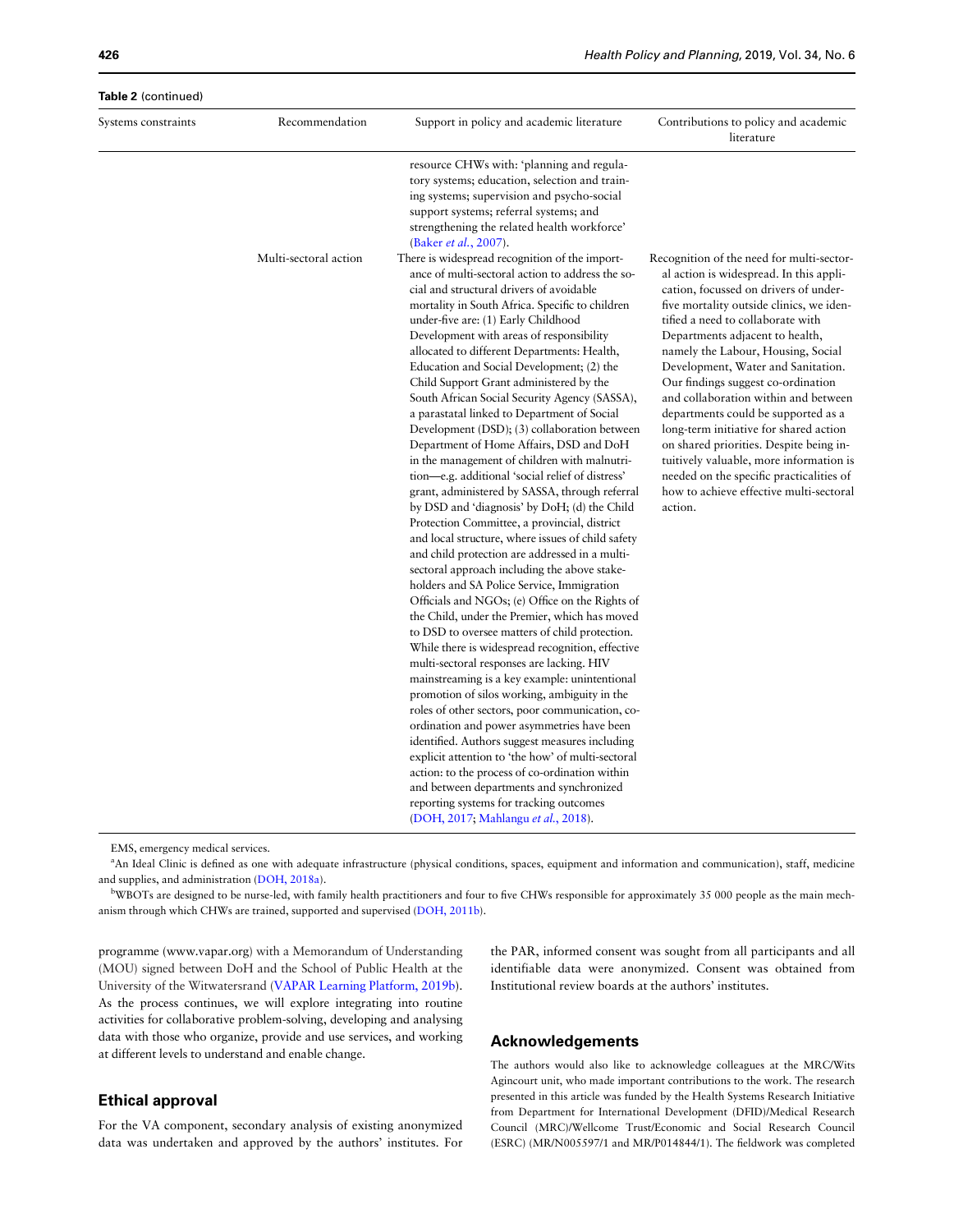<span id="page-9-0"></span>Table 3 Key insights and transferrable learning

| Key insight                                                                                              | Transferrable learning                                                                                                                                                                                                                                                                                                                                                                                                                                                  |
|----------------------------------------------------------------------------------------------------------|-------------------------------------------------------------------------------------------------------------------------------------------------------------------------------------------------------------------------------------------------------------------------------------------------------------------------------------------------------------------------------------------------------------------------------------------------------------------------|
| Infrastructure for evidence-based decision-making<br>required at operational levels of the health system | Develop neutral research spaces for diverse actors to engage in collaborative evidence<br>production and exchange;<br>Enable research/practitioner/community collaboration to enable relevant research and<br>application;<br>Consider combining quantitative and qualitative data to generate meaningful information<br>$\bullet$<br>with and for stakeholders;<br>Foster local partnerships: HDSS provides robust longitudinal data and stable long-term<br>linkages. |
| Authentic partnerships and trust are required to embed<br>learning initiatives into routine functions    | Promote coherent and sustained commitments for authentic practitioner-researcher<br>relationships;<br>Ensure sufficient time to build partnerships among a range of actors and perspectives;<br>$\bullet$<br>Characterize partnerships and engagements with fairness and respect for divergent<br>٠<br>viewpoints;<br>Ensure ownership and integration, shared inputs, outputs, processes and adaptation into<br>routine activities.                                    |
| Practicalities of implementation are important to<br>understand to integrate into routine functions      | Pursue sustained, reflective processes over time to learn, adapt and integrate into routine<br>functions<br>Understand whether and how the process is compatible with the goals of different<br>$\bullet$<br>institutions involved;<br>Explicitly recognize and collectively explore the risks of adding administrative burdens;<br>Consider involvement of stakeholders beyond the health system to address social<br>determinants.                                    |
| Institutional contexts can support (or hinder) local data<br>systems                                     | Recognize that rural PHC is organized and delivered through often highly dynamic and<br>challenging institutional contexts;<br>Facilitate transferability of methods to advance HPSR between research groups and<br>٠<br>health authorities;<br>Be aware of context, supportive institutional contexts can enable partnerships and<br>processes;<br>Seek support from national and regional research to policy initiatives.                                             |

with the Umeå Centre for Global Health Research, with support from FORTE: Swedish Council for Health, Working Life and Welfare (grant no. 2006–1512). The School of Public Health at the University of the Witwatersrand, the South African Medical Research Council, and the Wellcome Trust, UK support the MRC/Wits Rural Public Health and Health Transitions Research Unit and Agincourt HDSS (grants nos. 058893/Z/99/A; 069683/Z/02/Z; 085477/Z/08/Z; 085477/B/08/Z). OW is a recipient of an MSc Chevening Scholarship, the UK government's global scholarship programme, funded by the Foreign and Commonwealth Office (FCO) and partner organizations (Chevening Ref.: NGCV-2015-1194).

Conflict of interest statement. None declared.

# **References**

- Akhnif E, Kiendrebeogo JA, Idrissi Azouzzi A et al. 2018. Are our "UHC systems" learning systems? Piloting an assessment tool and process in six African countries. Health Research Policy and Systems 16: 78.
- Allwood D, Fisher R, Warburton W, Dixon J. 2018. Creating space for quality improvement. BMJ (Clinical Research ed.) 361: k1924.
- Anest T, Stewart de Ramirez S, Balhara KS et al. 2016. Defining and improving the role of emergency medical services in Cape Town, South Africa. Emergency Medicine Journal 33: 557–61.
- Baker BK, Benton D, Friedman E et al. 2007. Systems Support for Task-Shifting to Community Health Workers. Boston: CHW Central. [http://](http://chwcentral.org/systems-support-task-shifting-community-health-workers-0) [chwcentral.org/systems-support-task-shifting-community-health-workers-0,](http://chwcentral.org/systems-support-task-shifting-community-health-workers-0) accessed 27 March 2019.
- Baleta A. 2012. South Africa rolls out pilot health insurance scheme. Lancet 379: 1185.
- Bamford LJ, McKerrow NH, Barron P et al. 2018. Child mortality in South Africa: fewer deaths, but better data are needed. South African Medical Journal 108: 25.
- Barron P, Peter J, LeFevre AE et al. 2018. Mobile health messaging service and helpdesk for South African mothers (MomConnect): history, successes and challenges. BMJ Global Health 3(S2): e000559.
- Bateman C. 2014. Using basic technology—and corporate social responsibility—to save lives. South African Medical Journal 104: 839–40.
- Bradshaw D, Groenewald P, Laubscher R et al. 2003. Initial burden of disease estimates for South Africa, 2000. South African Medical Journal 93: 682–8.
- Braithwaite J. 2018. Changing how we think about healthcare improvement. BMJ (Clinical Research ed.) 361: k2014.
- Byass P, Chandramohan D, Clark SJ et al. 2012. Strengthening standardised interpretation of verbal autopsy data: the new InterVA-4 tool. Global Health Action 5: 1–8.
- Catalani C, Minkler M. 2010. Photovoice: a review of the literature in health and public health. Health Education & Behavior 37: 424-51.
- Cleary S, Toit AD, Scott V, Gilson L. 2018a. Enabling relational leadership in primary healthcare settings: lessons from the DIALHS collaboration. Health Policy and Planning 33(suppl\_2): ii65-74.
- Cleary S, Erasmus E, Gilson L et al. 2018b. The everyday practice of supporting health system development: learning from how an externally-led intervention was implemented in Mozambique. Health Policy and Planning 33: 801–10.
- Coovadia H, Jewkes R, Barron P et al. 2009. The health and health system of South Africa: historical roots of current public health challenges. Lancet 374: 817–34.
- D'Ambruoso L, Boerma T, Byass P et al. 2017. The case for verbal autopsy in health systems strengthening. The Lancet Global Health 5: e20–1.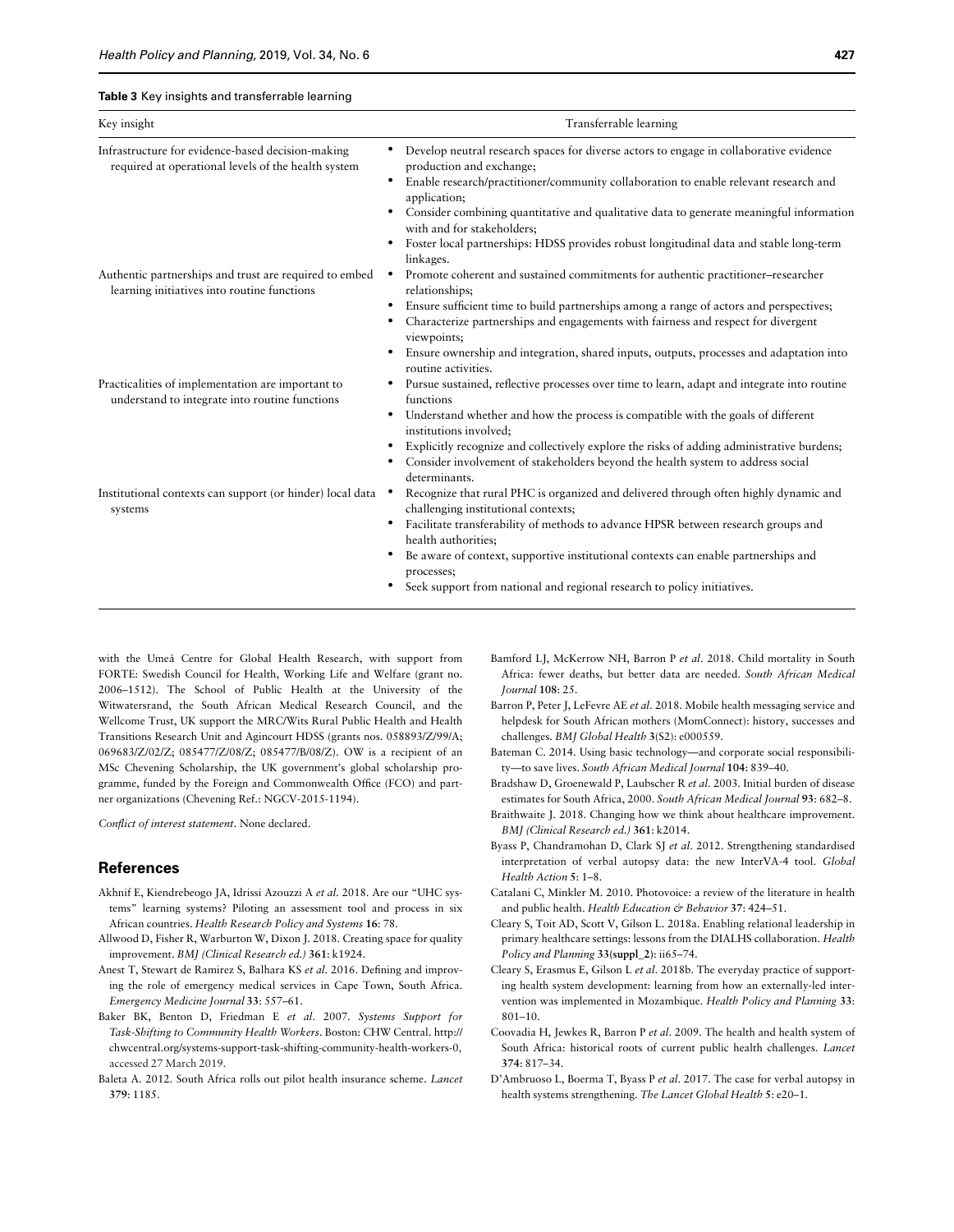- <span id="page-10-0"></span>D'Ambruoso L, Kahn K, Wagner RG et al. 2016. Moving from medical to health systems classifications of deaths: extending verbal autopsy to collect information on the circumstances of mortality. Global Health Research and Policy 1: 2.
- DOH. 2010. Strategic Plan 2010/11-2012/13. Pretoria: Department of Health. [http://www.nationalplanningcycles.org/sites/default/files/country\\_](http://www.nationalplanningcycles.org/sites/default/files/country_docs/South Africa/south_africa_strategic_health_plan_2010-2013.pdf) [docs/South Africa/south\\_africa\\_strategic\\_health\\_plan\\_2010-2013.pdf,](http://www.nationalplanningcycles.org/sites/default/files/country_docs/South Africa/south_africa_strategic_health_plan_2010-2013.pdf) accessed 27 March 2019.
- DOH. 2011a. Human Resources for Health South Africa: HRH Strategy for the Health Sector: 2012/132016/17. Pretoria: Department of Health. [https://](https://www.hst.org.za/publications/NonHST%20Publications/hrh_strategy-2.pdf) [www.hst.org.za/publications/NonHST%20Publications/hrh\\_strategy-2.pdf.](https://www.hst.org.za/publications/NonHST%20Publications/hrh_strategy-2.pdf)
- DOH. 2011b. Provincial Guidelines for the Implementation of the Three Streams of PHC Re-engineering. Pretoria: Department of Health. [http://poli](http://policyresearch.limpopo.gov.za/bitstream/handle/123456789/882/Provincial%2Guidelines%20for%20the%20implementation%20of%20the%20three%20Streams%20%20PHC%20Re-engineering.pdf?sequence=1) [cyresearch.limpopo.gov.za/bitstream/handle/123456789/882/Provincial](http://policyresearch.limpopo.gov.za/bitstream/handle/123456789/882/Provincial%2Guidelines%20for%20the%20implementation%20of%20the%20three%20Streams%20%20PHC%20Re-engineering.pdf?sequence=1) [%2Guidelines%20for%20the%20implementation%20of%20the%20three](http://policyresearch.limpopo.gov.za/bitstream/handle/123456789/882/Provincial%2Guidelines%20for%20the%20implementation%20of%20the%20three%20Streams%20%20PHC%20Re-engineering.pdf?sequence=1) [%20Streams%20%20PHC%20Re-engineering.pdf?sequence](http://policyresearch.limpopo.gov.za/bitstream/handle/123456789/882/Provincial%2Guidelines%20for%20the%20implementation%20of%20the%20three%20Streams%20%20PHC%20Re-engineering.pdf?sequence=1)=[1](http://policyresearch.limpopo.gov.za/bitstream/handle/123456789/882/Provincial%2Guidelines%20for%20the%20implementation%20of%20the%20three%20Streams%20%20PHC%20Re-engineering.pdf?sequence=1), accessed 27 March 2019.
- DOH. 2014. Strategic Plan 2014/15-2018/19. Pretoria: Department of Health. [https://www.health-e.org.za/wp-content/uploads/2014/08/SA-DoH-](https://www.health-e.org.za/wp-content/uploads/2014/08/SA-DoH-Strategic-Plan-2014-to-2019.pdf)[Strategic-Plan-2014-to-2019.pdf,](https://www.health-e.org.za/wp-content/uploads/2014/08/SA-DoH-Strategic-Plan-2014-to-2019.pdf) accessed 27 March 2019.
- DOH. 2015a. National Health Insurance for South Africa: Towards Universal Health Coverage. Pretoria: Department of Health. [https://www.mm3ad](https://www.mm3admin.co.za/documents/docmanager/f447b607-3c8f-4eb7-8da4-11bca747079f/00090702.pdf) [min.co.za/documents/docmanager/f447b607-3c8f-4eb7-8da4-11bca747079f/](https://www.mm3admin.co.za/documents/docmanager/f447b607-3c8f-4eb7-8da4-11bca747079f/00090702.pdf) [00090702.pdf](https://www.mm3admin.co.za/documents/docmanager/f447b607-3c8f-4eb7-8da4-11bca747079f/00090702.pdf), accessed 27 March 2019.
- DOH. 2015b. National Policy on Management of Patient Waiting Time. Pretoria: Department of Health. [https://www.idealhealthfacility.org.za/](https://www.idealhealthfacility.org.za/docs/guidelines/Draft%20National%20Guideline%20to%20Manage%20Patient%20Waiting%20Times%20in%20Health%20Facilities%20Jan%202019.docx) [docs/guidelines/Draft%20National%20Guideline%20to%20Manage%](https://www.idealhealthfacility.org.za/docs/guidelines/Draft%20National%20Guideline%20to%20Manage%20Patient%20Waiting%20Times%20in%20Health%20Facilities%20Jan%202019.docx) [20Patient%20Waiting%20Times%20in%20Health%20Facilities%20Jan%](https://www.idealhealthfacility.org.za/docs/guidelines/Draft%20National%20Guideline%20to%20Manage%20Patient%20Waiting%20Times%20in%20Health%20Facilities%20Jan%202019.docx) [202019.docx,](https://www.idealhealthfacility.org.za/docs/guidelines/Draft%20National%20Guideline%20to%20Manage%20Patient%20Waiting%20Times%20in%20Health%20Facilities%20Jan%202019.docx) accessed 27 March 2019.
- DOH. 2016. Ideal Clinic Manual Version 16. Pretoria: Department of Health. [https://www.idealhealthfacility.org.za/docs/2016/Ideal%20Clinic%20Manual](https://www.idealhealthfacility.org.za/docs/2016/Ideal%20Clinic%20Manual%20v16%20-%2023Jun16.pdf) [%20v16%20-%2023Jun16.pdf](https://www.idealhealthfacility.org.za/docs/2016/Ideal%20Clinic%20Manual%20v16%20-%2023Jun16.pdf), accessed 27 March 2019.
- DOH. 2017. Let Our Actions Count: South Africa's National Strategic Plan on HIV, TB and STIs 2017–2022. Pretoria: Department of Health. [https://](https://www.gov.za/sites/default/files/gcis_document/201705/nsp-hiv-tb-stia.pdf) [www.gov.za/sites/default/files/gcis\\_document/201705/nsp-hiv-tb-stia.pdf](https://www.gov.za/sites/default/files/gcis_document/201705/nsp-hiv-tb-stia.pdf), accessed 27 March 2019.
- DOH. 2018a. Ideal Clinic Manual Version 18. Pretoria: Department of Health. [https://www.idealhealthfacility.org.za/docs/v18/Final%20Ideal](https://www.idealhealthfacility.org.za/docs/v18/Final%20Ideal%20Clinic%20Manual%20-%20version%2018%20(26%20July%202018).pdf) [%20Clinic%20Manual%20-%20version%2018%20\(26%20July%202018\).](https://www.idealhealthfacility.org.za/docs/v18/Final%20Ideal%20Clinic%20Manual%20-%20version%2018%20(26%20July%202018).pdf) [pdf,](https://www.idealhealthfacility.org.za/docs/v18/Final%20Ideal%20Clinic%20Manual%20-%20version%2018%20(26%20July%202018).pdf) accessed 27 March 2019.
- DOH. 2018b. NurseConnect. Pretoria: Department of Health. [http://www.](http://www.health.gov.za/index.php/mom-connect?id=369) [health.gov.za/index.php/mom-connect?id](http://www.health.gov.za/index.php/mom-connect?id=369)=[369,](http://www.health.gov.za/index.php/mom-connect?id=369) accessed 27 March 2019.
- DOH, She Conquers. 2018. B-Wise. Pretoria: Department of Health. [https://](https://bwisehealth.com/) [bwisehealth.com/,](https://bwisehealth.com/) accessed 27 March 2019.
- DST. 2016. South African Research Infrastructure Road Map. Pretoria: Department of Science and Technology.
- Erasmus E, Orgill M, Schneider H, Gilson L. 2014. Mapping the existing body of health policy implementation research in lower income settings: what is covered and what are the gaps? Health Policy and Planning 29(suppl 3): iii35–50.
- Free C *et al.* 2013. The effectiveness of mobile-health technologies to improve health care service delivery processes: a systematic review and meta-analysis. PLoS Medicine 10: e1001363.
- Fryatt R, Hunter J. 2015. The Ideal Clinic in South Africa: Planning for Implementation. In South Africa Health Review 2014/15. Health Systems Trust. [https://www.profnetmedical.co.za/media/1179/south-african-health](https://www.profnetmedical.co.za/media/1179/south-african-health-review-2014-15-part-2compressed.pdf)[review-2014-15-part-2compressed.pdf](https://www.profnetmedical.co.za/media/1179/south-african-health-review-2014-15-part-2compressed.pdf), accessed 27 March 2019.
- Gilson L. 2012. Health Policy and Systems Research: A Methodology Reader, Health Policy. Geneva: World Health Organization.
- Gilson L, Goudge J, Lehmann U, Schneider H. 2018. Dear Mr President, We Need to Talk about Our Health System. Spotlight. [https://www.spot](https://www.spotlightnsp.co.za/2018/09/18/dear-mr-president-re-our-health-system/) [lightnsp.co.za/2018/09/18/dear-mr-president-re-our-health-system/](https://www.spotlightnsp.co.za/2018/09/18/dear-mr-president-re-our-health-system/), accessed 27 March 2019.
- Gilson L, Hanson K, Sheikh K et al. 2011. Building the field of health policy and systems research: social science matters. PLoS Medicine 8: e1001079.
- Gómez-Olivé FX, Thorogood M, Bocquier P et al. 2014. Social conditions and disability related to the mortality of older people in rural South Africa. International Journal of Epidemiology 43: 1531–41.
- Hafner T, Shiffman J. 2013. The emergence of global attention to health systems strengthening. Health Policy and Planning 28: 41–50.
- Hamel N, Schrecker T. 2011. Unpacking capacity to utilize research: a tale of the Burkina Faso public health association. Social Science & Medicine 72: 31–8.
- Harris B, Goudge J, Ataguba JE et al. 2011. Inequities in access to health care in South Africa. Journal of Public Health Policy 32: S102–23.
- Harris B et al. 2014. Adverse or acceptable: negotiating access to a post-apartheid health care contract. Globalization and Health 10: 35.
- HSG. 2018. Training Database. Health Systems Global. [http://courses.health](http://courses.healthsystemsglobal.org/) [systemsglobal.org/,](http://courses.healthsystemsglobal.org/) accessed 27 March 2019.
- INDEPTH. 2019. iSHARE Repository. Accra: INDEPTH. [https://www.](https://www.indepth-ishare.org/index.php/home) [indepth-ishare.org/index.php/home](https://www.indepth-ishare.org/index.php/home), accessed 27 March 2019.
- Kahn K, Collinson MA, Gomez-Olive FX et al. 2012. Profile: Agincourt health and socio-demographic surveillance system. International Journal of Epidemiology 41: 988–1001.
- Loewenson R, Laurell AC, Hogstedt C, D'Ambruoso L, Shroff Z. (2014) Participatory Action Research in Health Systems: a methods reader. TARSC, AHPSR, WHO, IDRC Canada, EQUINET, Harare. [http://www.](http://www.equinetafrica.org/sites/default/files/uploads/documents/PAR%20Methods%20Reader2014%20for%20web.pdf) [equinetafrica.org/sites/default/files/uploads/documents/PAR%20Methods](http://www.equinetafrica.org/sites/default/files/uploads/documents/PAR%20Methods%20Reader2014%20for%20web.pdf) [%20Reader2014%20for%20web.pdf,](http://www.equinetafrica.org/sites/default/files/uploads/documents/PAR%20Methods%20Reader2014%20for%20web.pdf) accessed 27 March 2019.
- MacFarlane C, Loggerenberg CV, Kloeck W. 2005. International EMS systems in South Africa: past, present, and future. Resuscitation 64: 145–8.
- Mahlangu P et al. 2018. Multisectoral (in)action: towards effective mainstreaming of HIV in public sector departments in South Africa. African Journal of AIDS Research 17: 301–12.
- Mathole T, Lembani M, Jackson D et al. 2018. Leadership and the functioning of maternal health services in two rural district hospitals in South Africa. Health Policy and Planning 33(suppl\_2): ii5–15.
- Mayosi BM, Benatar SR. 2014. Health and health care in South Africa—20 years after Mandela. New England Journal of Medicine 371: 1344–53.
- McIntyre D. 2012. What healthcare financing changes are needed to reach universal coverage in South Africa? South African Medical Journal 102: 489–90.
- MDoH. 2015. Annual Performance Plan 2015/16-2017/18. Nelspruit: Mpumalanga Department of Health. [http://www.mpuhealth.gov.za/APP/](http://www.mpuhealth.gov.za/APP/APP2015-2016-2017-2018.pdf) [APP2015-2016-2017-2018.pdf,](http://www.mpuhealth.gov.za/APP/APP2015-2016-2017-2018.pdf) accessed 27 March 2019.
- MDoH. 2017. Annual Report 2016/17. Nelspruit: Mpumalanga Department of Health. [http://www.mpuhealth.gov.za/AnnualReport/Dept%20of%20](http://www.mpuhealth.gov.za/AnnualReport/Dept%20of%20Health%20Annual%20Report%202017.pdf) [Health%20Annual%20Report%202017.pdf](http://www.mpuhealth.gov.za/AnnualReport/Dept%20of%20Health%20Annual%20Report%202017.pdf), accessed 27 March 2019.
- MDoH. 2018. Annual Performance Plan 2018/19. Mbombela: Mpumalanga Department of Health. [http://www.mpuhealth.gov.za/APP/AnnualPerformance](http://www.mpuhealth.gov.za/APP/AnnualPerformancePlan2018-19.pdf) [Plan2018-19.pdf,](http://www.mpuhealth.gov.za/APP/AnnualPerformancePlan2018-19.pdf) accessed 27 March 2019.
- Mehl GL, Tamrat T, Bhardwaj S, Blaschke S, Labrique A. 2018. Digital health vision: could MomConnect provide a pragmatic starting point for achieving universal health coverage in South Africa and elsewhere? BMJ Global Health 3(Suppl 2): e000626.
- Nichols EK, Byass P, Chandramohan D et al. 2018. The WHO 2016 verbal autopsy instrument: an international standard suitable for automated analysis by InterVA, InSilicoVA, and Tariff 2.0'. PLoS Medicine 15: e1002486.
- Nielsen MV, Bryndum N, Bedsted B. 2017. Organising stakeholder workshops in research and innovation—between theory and practice. Journal of Public Deliberation 13. Available at: [https://www.publicdeliberation.net/](https://www.publicdeliberation.net/jpd) [jpd,](https://www.publicdeliberation.net/jpd) accessed 25 May 2018.
- Noordam AC et al. 2015. Assessing scale-up of mHealth innovations based on intervention complexity: two case studies of child health programs in Malawi and Zambia. Journal of Health Communication 20: 343–53.
- NPC. 2012. National Development Plan 2030: Our future—Make It Work. Pretoria: National Planning Commission. [https://www.poa.gov.za/news/](https://www.poa.gov.za/news/Documents/NPC%20National%20Development%20Plan%20Vision%202030%20-lo-res.pdf) [Documents/NPC%20National%20Development%20Plan%20Vision](https://www.poa.gov.za/news/Documents/NPC%20National%20Development%20Plan%20Vision%202030%20-lo-res.pdf)%[202030](https://www.poa.gov.za/news/Documents/NPC%20National%20Development%20Plan%20Vision%202030%20-lo-res.pdf) [%20-lo-res.pdf](https://www.poa.gov.za/news/Documents/NPC%20National%20Development%20Plan%20Vision%202030%20-lo-res.pdf), accessed 27 March 2019.
- Parkhurst J. 2017. The Politics of Evidence: From Evidence-Based Policy to the Good Governance of Evidence. Oxon: Routledge.
- Passchier RV. 2017. Exploring the barriers to implementing National Health Insurance in South Africa: the people's perspective. South African Medical Journal 107: 836.
- Pillay Y. 2015. MomConnect the NDOH Initiative. In ECD Knowledge Building Seminar. Pretoria: Department of Health. [https://www.unicef.org/](https://www.unicef.org/southafrica/SAF_kbs2015_4_1MomConnectHowitworkswhatitachieves.pdf)